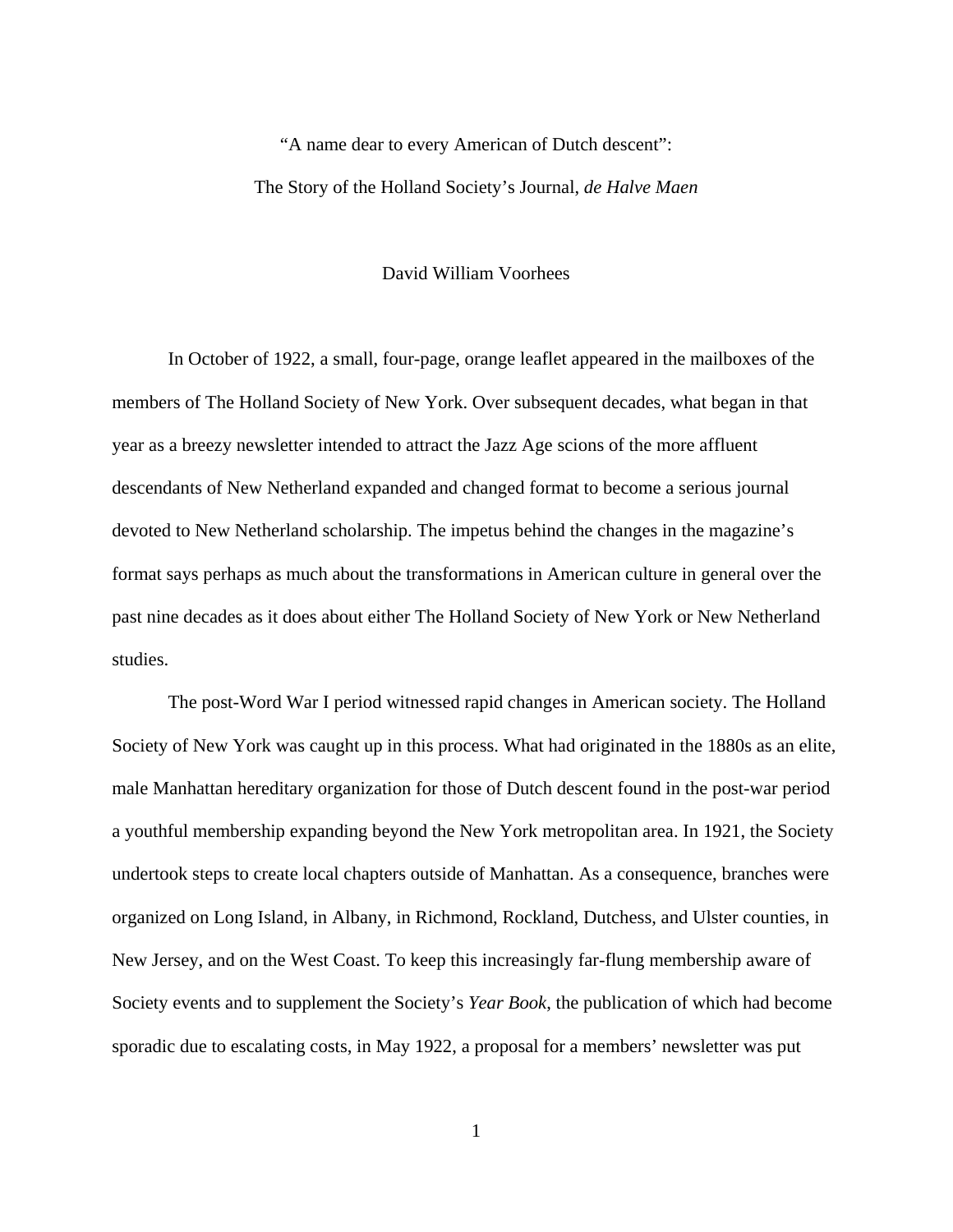forward before the Trustees and quickly adopted. Society Secretary Frederic Keator and Trustee Teunis Bergen were instrumental in putting together the first issue, which appeared in October of that year. Entitled *de Halve Maen* after Henry Hudson's ship, *Half Moon*, "a name dear to every American of Dutch descent," as the editors wrote, the newsletter consisted of a single sheet of sturdy, orange paper printed on both sides and folded to create four pages.

 Teunis Bergen, who for decades was a moving force within the Society, exercised editorial control. Beginning with the first issue, *de Halve Maen* included, in addition to Society news, short fillers on the settlement of New Netherland. With the second issue, biographical sketches of outstanding New Netherland settlers were added. By today's scholarly standards, these shorts appear quaint and filiopietistic, but they raised *de Halve Maen* a notch above the "collegiate" newsletters that the publication emulated. Although the newsletter was supposed to appear quarterly, by 1926, only two issues appeared and the following year, one. In the hope of encouraging greater member participation in the submission of entries, in 1928, *de Halve Maen*  was expanded onto a larger-sized sheet. Nonetheless, the enlarged format, as well as the death of Teunis Bergen in March 1929, failed to generate the intended results.

 The newsletter barely survived the next few years. The stock market crash of October 1929 brought about a dramatic decline in the Society's membership by nearly twenty percent. Moreover, with rapidly diminishing funds, the Society's Trustees deleted from the Society's program all publications, including the *Year Book*. This action undoubtedly allowed the newsletter to survive, albeit somewhat tenuously. In July1932, Wilfred B. Talman began his many years of editing the publication. To bolster morale, Talman began to run articles reassuring members that their Dutch tenacity would pull them through the economic difficulties. In July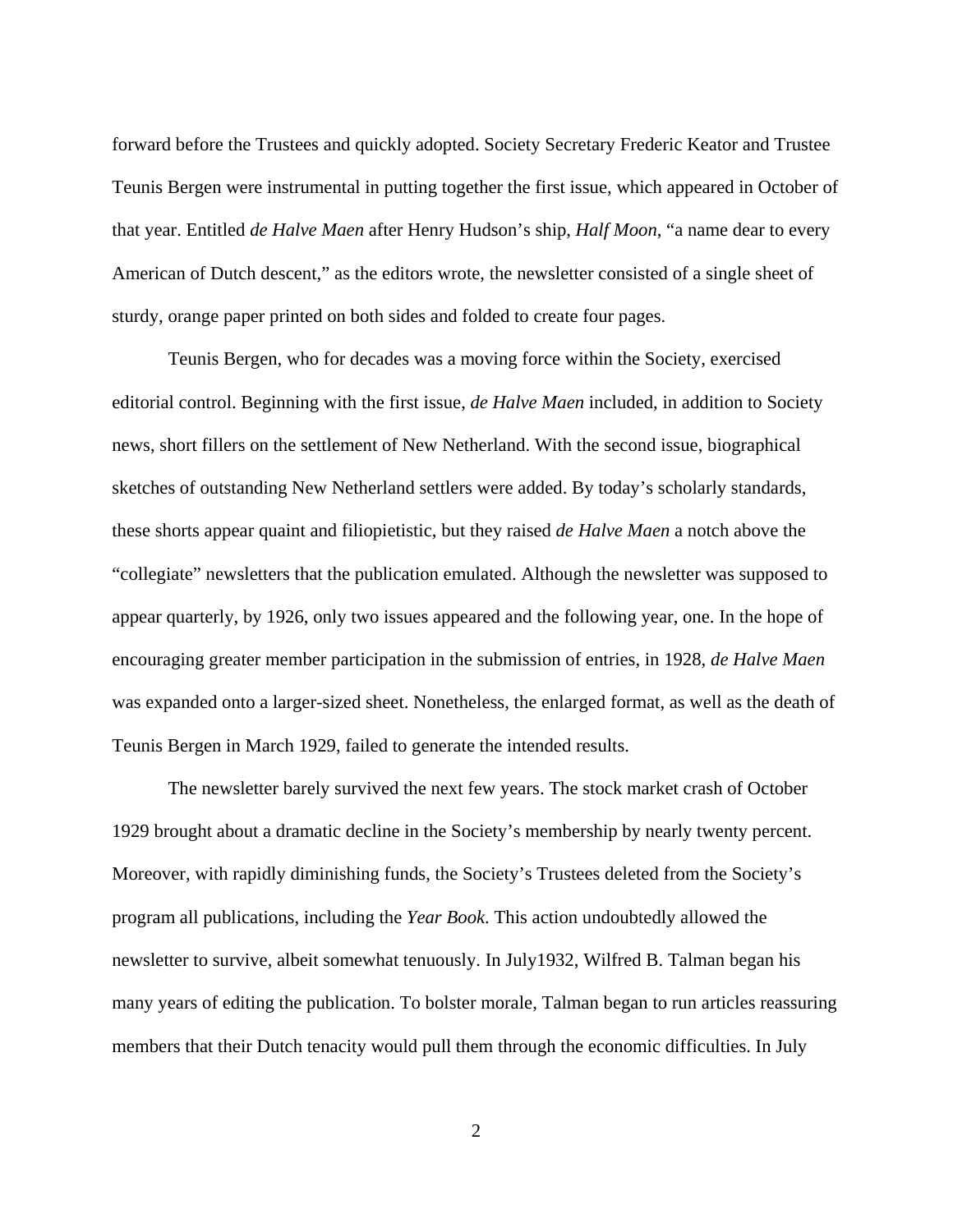1933, for example, there appeared in *de Halve Maen* a letter by Dr. A. J. Barnouw of the Netherland-America Foundation, who wrote, "Apparently our Dutch ancestors derived much of their love of liberty and tenacity of purpose from the sea itself . . . Seafaring people are archconservatives. The insecurity of life on the ocean seems to make them tenacious of all that they possess on land [and] has bred into the race a spirit of rugged independence." By the mid-1930s, the orange-colored newsletter was again appearing with regularity, and in 1940 the page size was again increased as the result of a plan for unifying the size of all Society publications with that of the former *Year Book*.

 The most dramatic change to *de Halve Maen*, however, was brought about by World War II. With the July 1943 issue*,* Wil Talman stepped down as editor, although he remained on the editorial board until his death in 1986, and Walter H. Van Hoesen took over. The newsletter was now expanded to an eight-page,  $8 \frac{1}{2} \times 11$  inch, glossy magazine format with the orange Holland Society's seal on a white cover. This expanded format allowed for the inclusion of "Military Intelligence" and "Personal Mention" columns so that members could keep in touch with the activities of those serving and an expanded coverage of Society activities to keep those abroad in touch with home events. By that date, 115 members, or about one-fifth of the Society, were in the armed forces. A November 1943 editorial, for example, sent words of encouragement to the continuing Dutch resistance against Nazi occupation: "Today with Holland under the heel of the conqueror and every human right curtailed," it stated, "it is well to look back on the situation three hundred years ago. An Indian war had all but destroyed the colony of New Netherland and the remnants of a panic-stricken people crowded around the Fort for protection. In those days," it continued, "pioneer Americans looked back to the peace and security of Holland. Holland, in her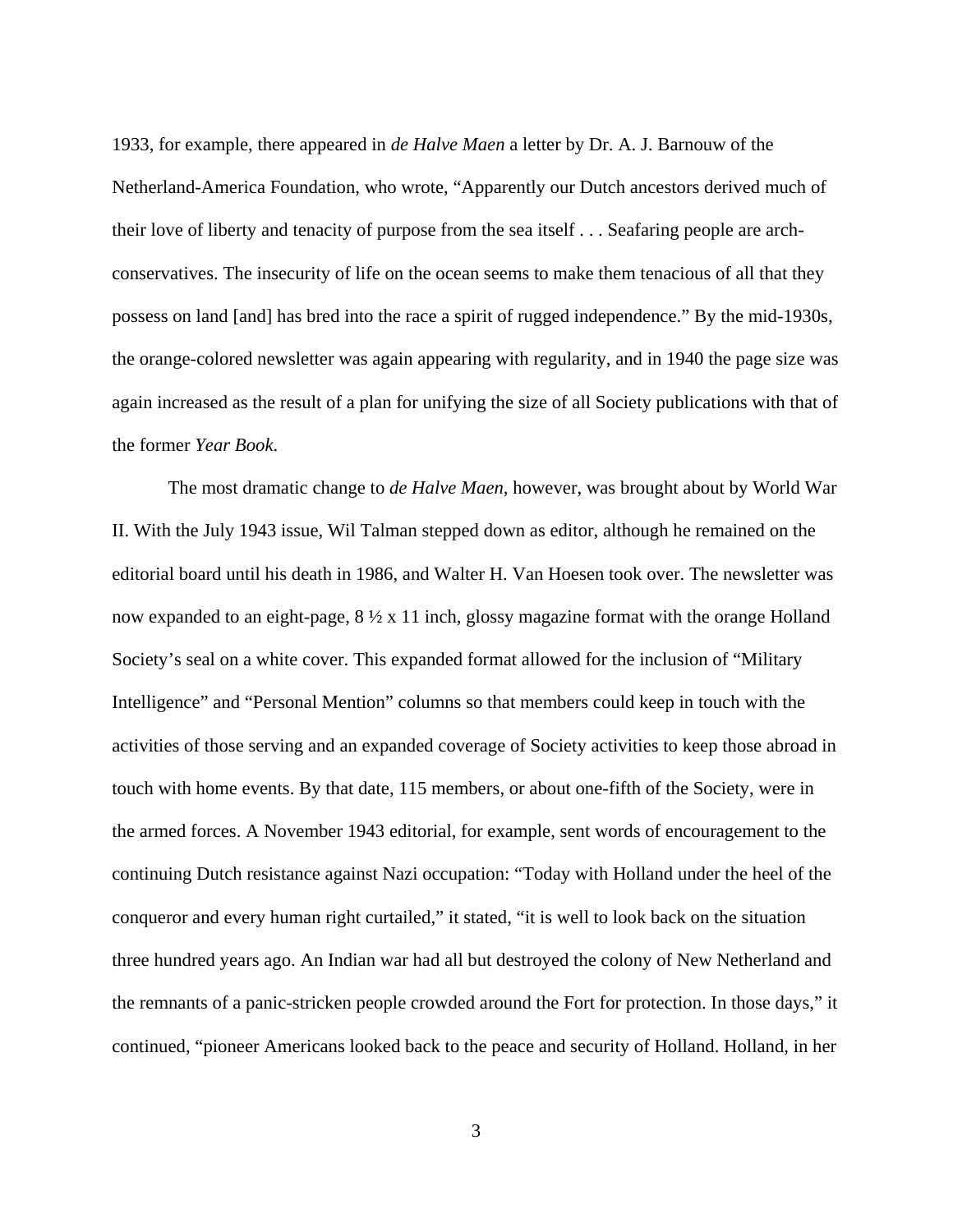turn, now looks to us for emancipation. From her came the great freedoms of Worship, speech and education."

 The changes made in 1943 became the standard format for the magazine. Slowly Van Hoesen introduced other innovations. In 1944, a woodcut print of Henry Hudson's ship *Half Moon replaced the Society's seal as the cover illustration. The ship would remain the cover* illustration for the next half century. In 1946, the first black and white photograph appeared inside the back cover, and in 1951, the number of pages was expanded to twelve. Illustrations nonetheless remained a rarity throughout the 1950s. Van Hoesen also introduced short historical and genealogical essays by Society members into what had previously been a purely social content theme as well as book reviews. The editorial tone of the magazine throughout the 1950s, not surprisingly, reflected the strongly conservative nationalism of the majority of the Holland Society's members. The adulation given to such national figures as J. Edgar Hoover provide for historians of twentieth-century America a fascinating window into a mentalité of a segment of America's population during the Cold War era.

 With the July 1958 issue, the "good ship *de Halve Maen*," as the editorial in that issue stated, "set sail on the first of her quarterly voyages under a new skipper," Richard Amerman. Amerman was professionally involved in publishing at Prentice Hall, and under his editorship the changes initiated by Walter Van Hoesen accelerated. *De Halve Maen* now became a "treasure trove" of short essays relating to the history and genealogy of the Dutch in America; short essays now were not only provided by Holland Society members but also by such distinguished Dutch scholars as Simon Hart and Jan Kupp. By the mid-1970s, Amerman was also introducing new scholars such as Alice P. Kenney and Ruth Piwonka, whose writings

4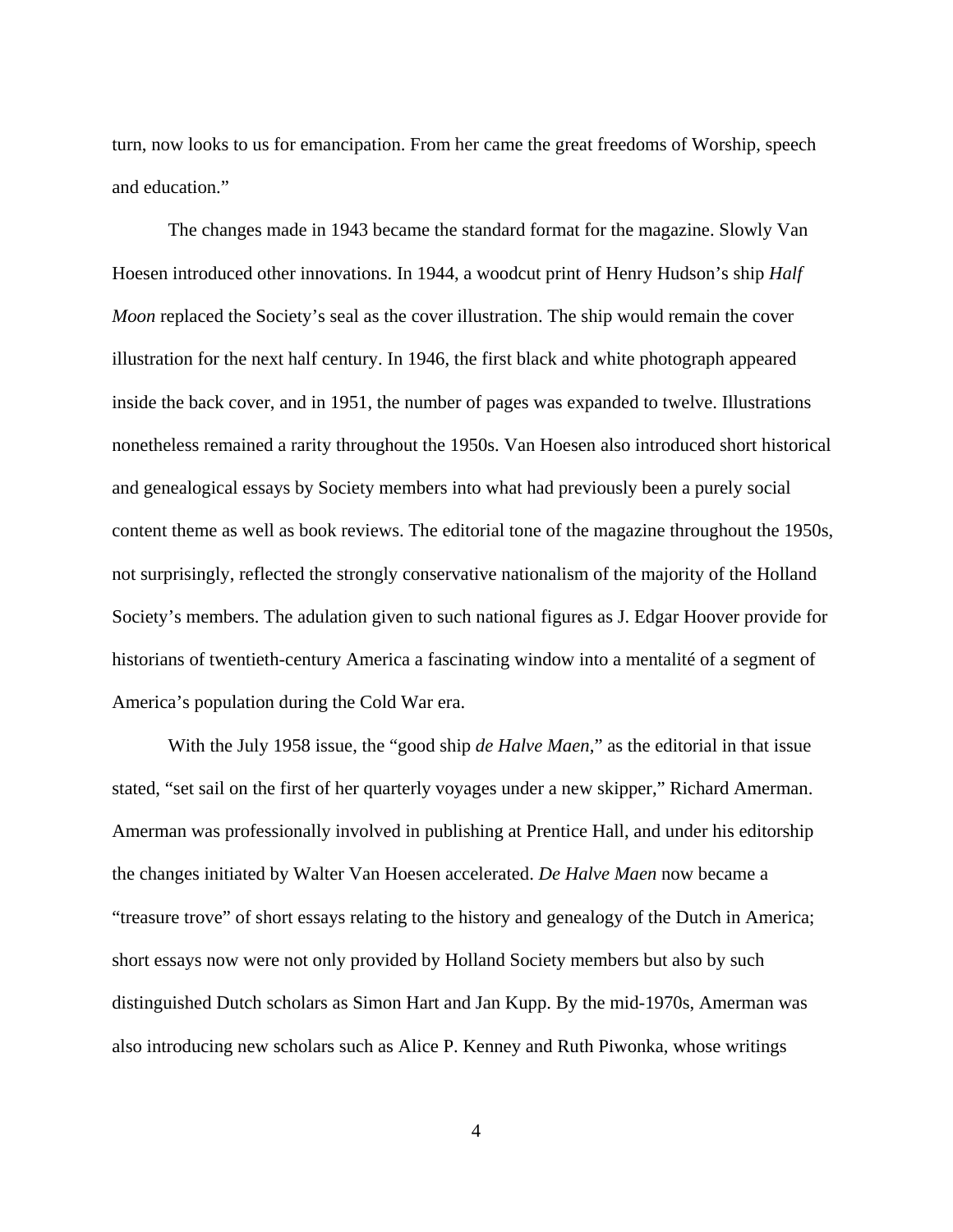eventually would have a tremendous impact on New Netherland studies. In 1959, a fifty-twopage index of the *Year Book*, *de Halve Maen,* and other publications was completed to aid researchers. The index to *de Halve Maen* was updated in 1977.

 In 1976, Dick Amerman retired due to health reasons, and the Rev. Dr. Howard Hageman took over the magazine's editorship. Dr. Hageman was a well-known Reformed theologian, and the magazine quickly reflected his passionate intellectual interests. For the first time, it can be truly said that *de Halve Maen* became a repository of scholarly essays on the Dutch in America and the Netherlands. Moreover, the translation work of Dr. Charles Gehring and the New Netherland Project sparked an explosion in New Netherland studies. Scholars now vied to have their latest research and theories published in the journal. By the mid-1980s, eleven hundred copies of each issue were being printed, enough for each Society member and to meet requests from libraries, historical societies, and other organizations. In June 1983, Dr. Hageman was awarded the Order of Orange-Nassau by Queen Beatrix for his outstanding contributions to promoting Dutch-American relations and the heritage of New Netherland as editor of *de Halve Maen*.

 In 1990, I succeeded Howard Hageman as *de Halve Maen* editor. At that date, the journal was still being set in hot type by a firm in Poughkeepsie, which also oversaw the copy editing of the articles as well as the magazine's design format and layout. Within a year, however, Society executive secretary Barbara Stankowski determined that with rapidly advancing computer technology we could produce the issues in camera-ready copy at Society headquarters at considerable savings to the Society. Annette van Rooy, who followed Barbara as Society secretary, played an invaluable role during my early years in setting up the computer design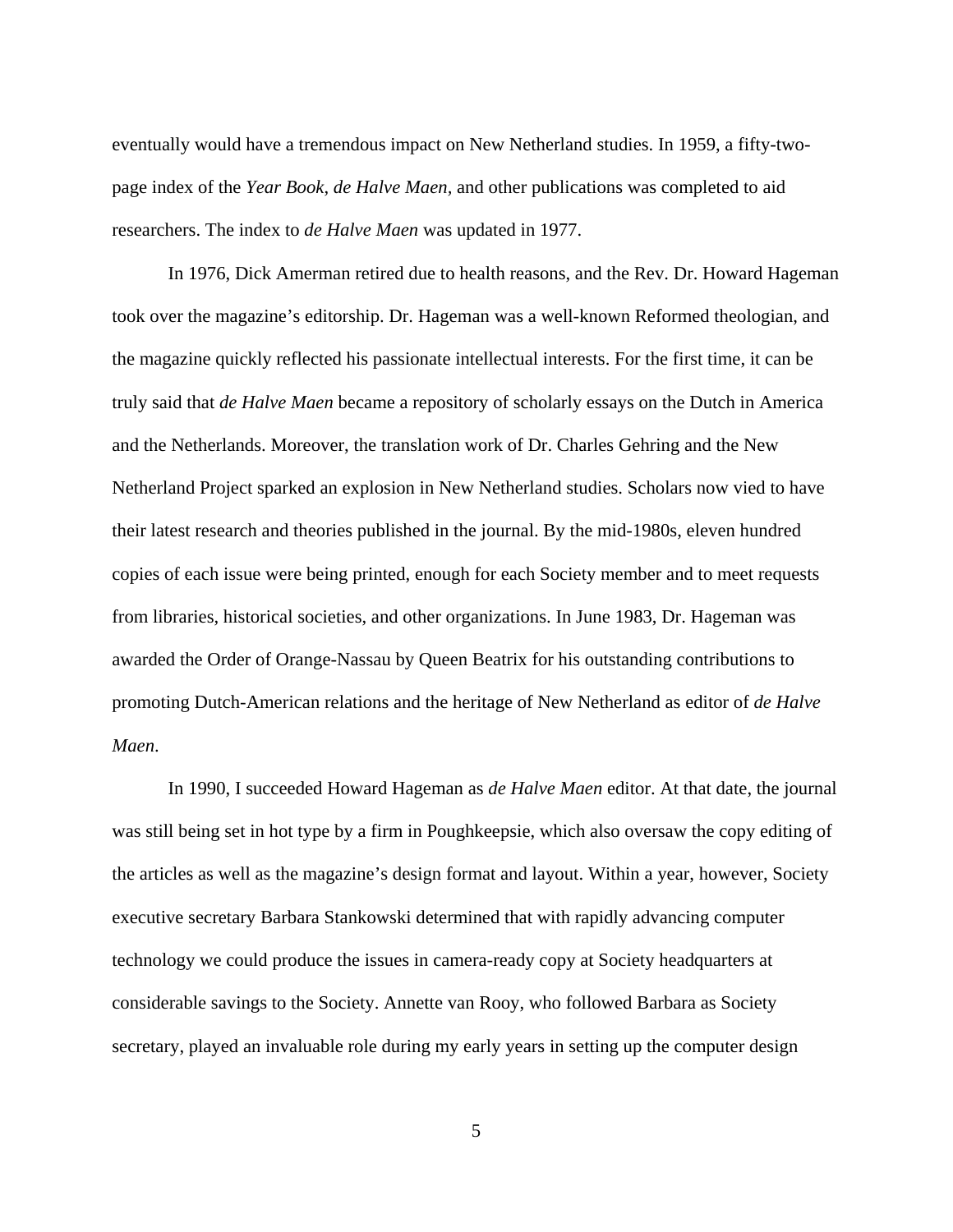programs and teaching me computer design skills.

 My first issue, however, turned out to be one of "trial by fire." For in that issue, I published an essay by an African American scholar and friend of mine, who suggested with reliable research that miscegenation had occurred between free blacks and whites in New Netherland. As difficult as it may be to believe today, nineteen years ago, the article created outrage among several of the magazine's readers, who began harassing me for publishing an essay daring to suggest that New Netherlanders were, as one reader complained, a "mulatto population." The Holland Society's Trustees acted swiftly to squash this embarrassing manifestation of ignorance. Moreover, backed by hard evidence gathered by Henry Hoff and Harry Macy of the New York Genealogical and Biographical Society, the scholar's research proved to be incontestable. Nonetheless, the controversy left me stunned and even more determined that under my editorship *de Halve Maen* would *not* serve as an instrument to whitewash the past. Rather, my intention became, with the Trustees' encouragement, to ensure that the journal would serve as a forum for the dissemination of all aspects of, and theories about, New Netherland, no matter how controversial.

 In order to obtain this objective, Charly Gehring and his staff at the New Netherland Project have proved invaluable partners. Indeed, there has been a symbiotic relationship between the Project's seminars and *de Halve Maen* for decades. In 1971, Holland Society Trustee Ralph DeGroff organized the first of what would later become the Rensselaerswijck Seminar. This seminar, entitled "The Cultural Mosaic of New Netherland," was held at the Institute for Man and Sciences in Rensselaerville, New York, in October of that year. At this first seminar, all of the speakers were Holland Society members. The interest generated by this seminar led to

6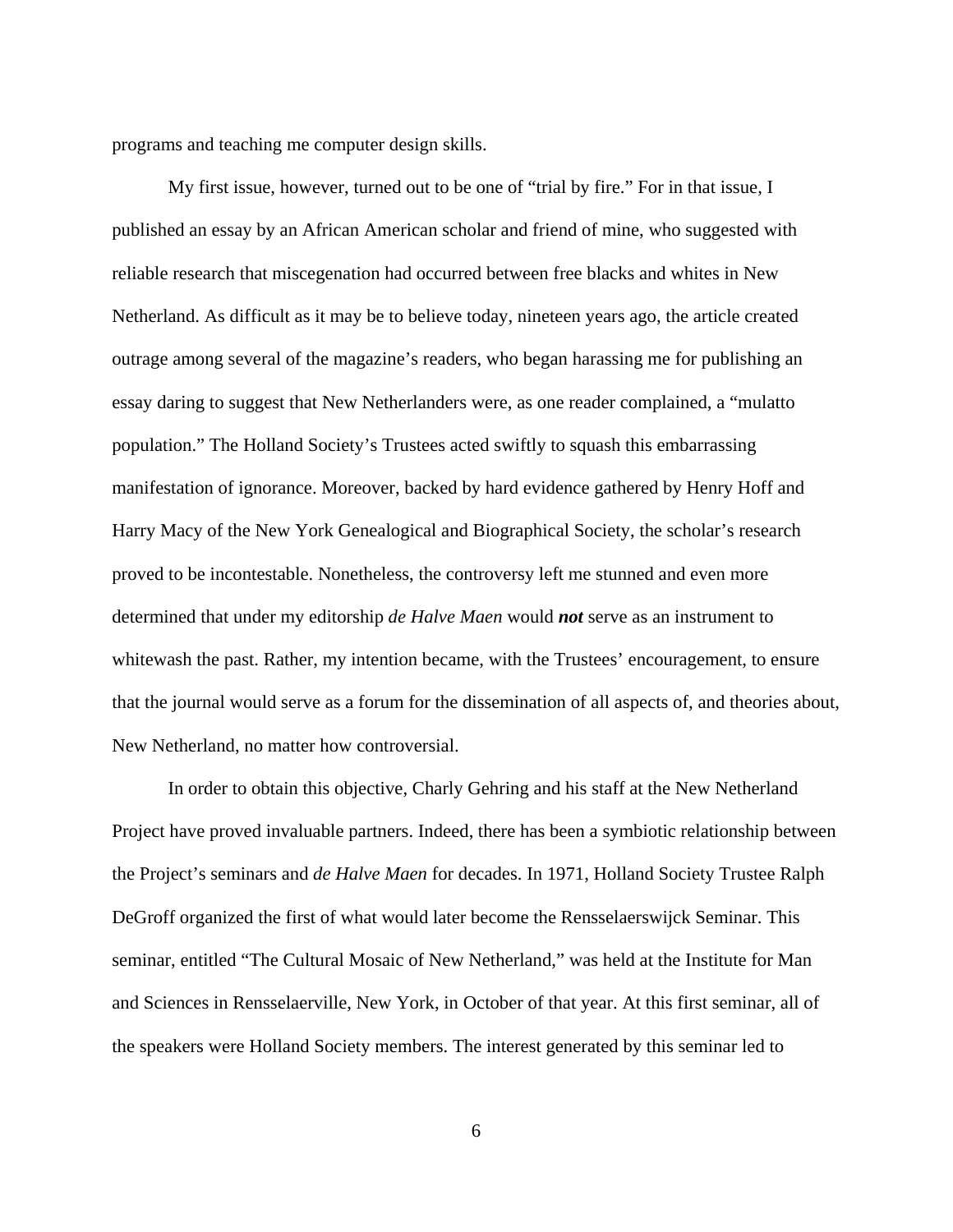another the following year, at which two outside scholars, Dr. Kenneth Scott and Dr. Kenn Stryker-Rodda, joined the Society's speakers. In 1979, DeGroff turned the organizing of these seminars over to the New Netherland Project with the stipulation that the papers presented appear in *de Halve Maen.* The Rensselaerswijck Seminar was now initiated as the premier yearly assemblage of New Netherland scholars. Ever since, the journal has been proud to publish many of the papers first read at these eminent gatherings.

 During the past nineteen years of my editorship, *de Halve Maen* has published essays by virtually every scholar working in the field. New research by such students of New Netherland as Peter Christoph, Firth Fabend, Willem Frijhoff, Joyce Goodfriend, Jaap Jacobs, Donna Merwick, Ruth Piwonka, Janny Venema, and far too many others to mention in this brief talk, were first presented in its pages. During this period, I also made numerous changes to *de Halve Maen*'s format. Perhaps the most noticeable change is in the cover. Since April 1944, the standard cover had been the print of Henry Hudson's ship *Half Moon*. My first change was to redesign the cover and provide each issue with a unique cover illustration. In the year 2000, I introduced full-color issues. In order to provide more space for the expanding world of scholarly discoveries, the "Members' News" column, which now appears in a separate Society members' Newsletter, has been replaced with "Here and There in New Netherland Studies." Other changes have been in type fonts and page design. And we have just printed a new index to all the *de Halve Maen*  issues through 2007 produced by Patricia Hatcher.

 My design efforts for the magazine have, admittedly, been influenced by other publications. Foremost among these is *Colonial Williamsburg*, a sophisticated glossy magazine produced by the Colonial Williamsburg Foundation. As *Colonial Williamsburg* does so

7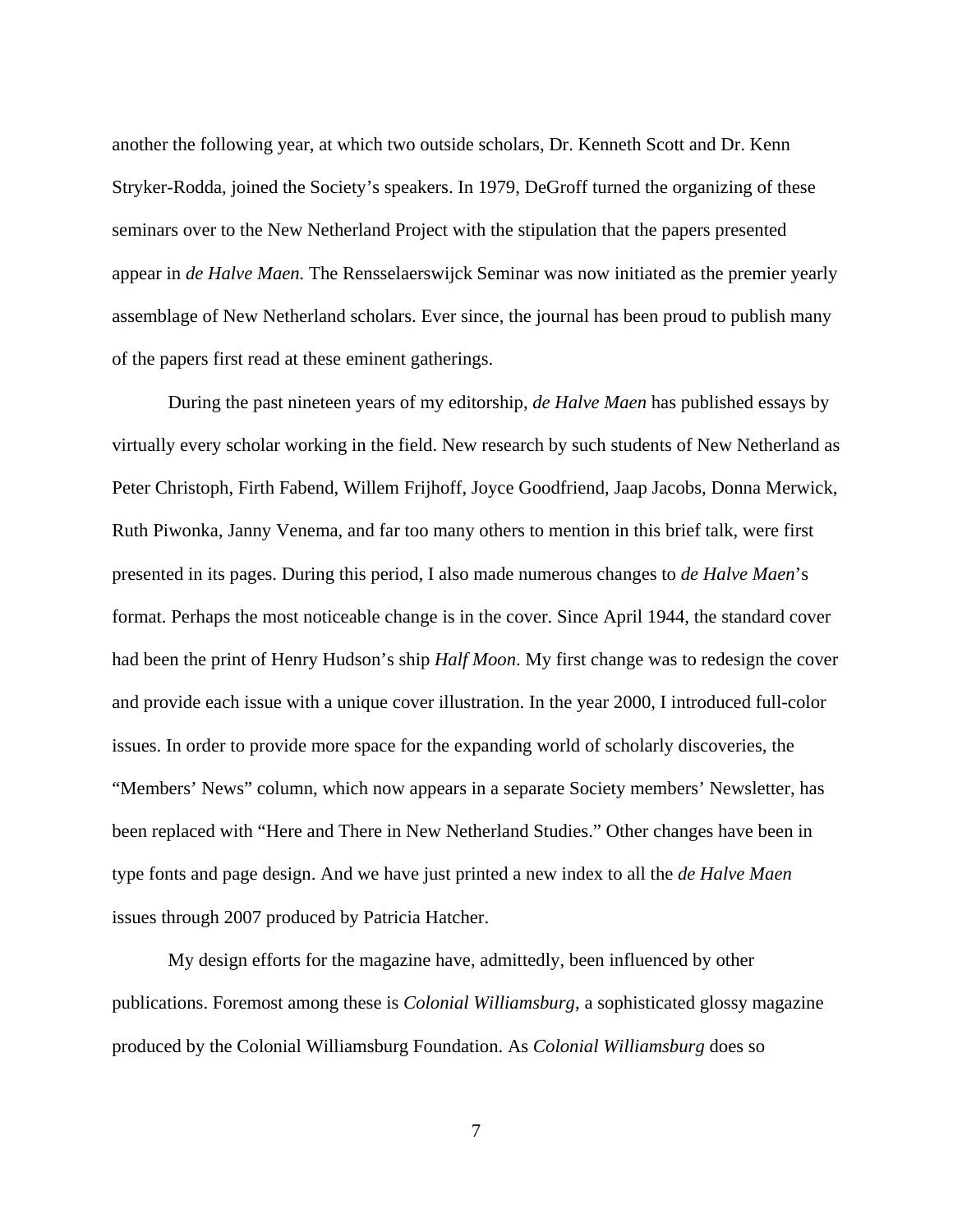successfully, I also attempt to make scholarly essays attractive for both academic and popular consumption. Unfortunately, unlike *Colonial Williamsburg* with its large and talented staff, the *de Halve Maen* staff consists mostly of me. From the conception of each issue, through editing, to the final color layout, I wear all the hats. Moreover, financial costs constrain issue size. Pages are done in multiples of four, and the addition of each multiple increases not only printing costs but mailing costs. Nonetheless, I am most fortunate to have the services of a superior copy editor in Joy Rich, who carefully reads each article twice: first following its initial editing and again in page proofs.

 Current plans for *de Halve Maen* center around today's rapidly changing technologies. In the past year, the journal's creation has undergone a difficult transition as older computer programs have become obsolete and been replaced. This has resulted in a painful period during which new programs had to be acquired and learned, slowing down production. Today, the journal, which consists of a printing of about fifteen hundred copies per issue, is totally produced in-house and sent to the printer via FTP files. Moreover, The Holland Society is currently exploring ways of making the journal also accessible to a larger readership over the Internet. Through all of these changes, I have had the dedicated support of the chairs of the *de Halve Maen* Committee, first by the late Jim Quackenbush and presently by Peter Van Dyke, who have persistently advocated the interests of the magazine before the Society's Trustees. I am also most fortunate to have a wonderful working relationship with our printer, The Sheridan Press, and their superb representative, Kim Salois. Above all, it is all those scholars whose hard work and tireless devotion to the discipline of New Netherland studies who truly make *de Halve Maen*, and it is to them that I am most obligated.